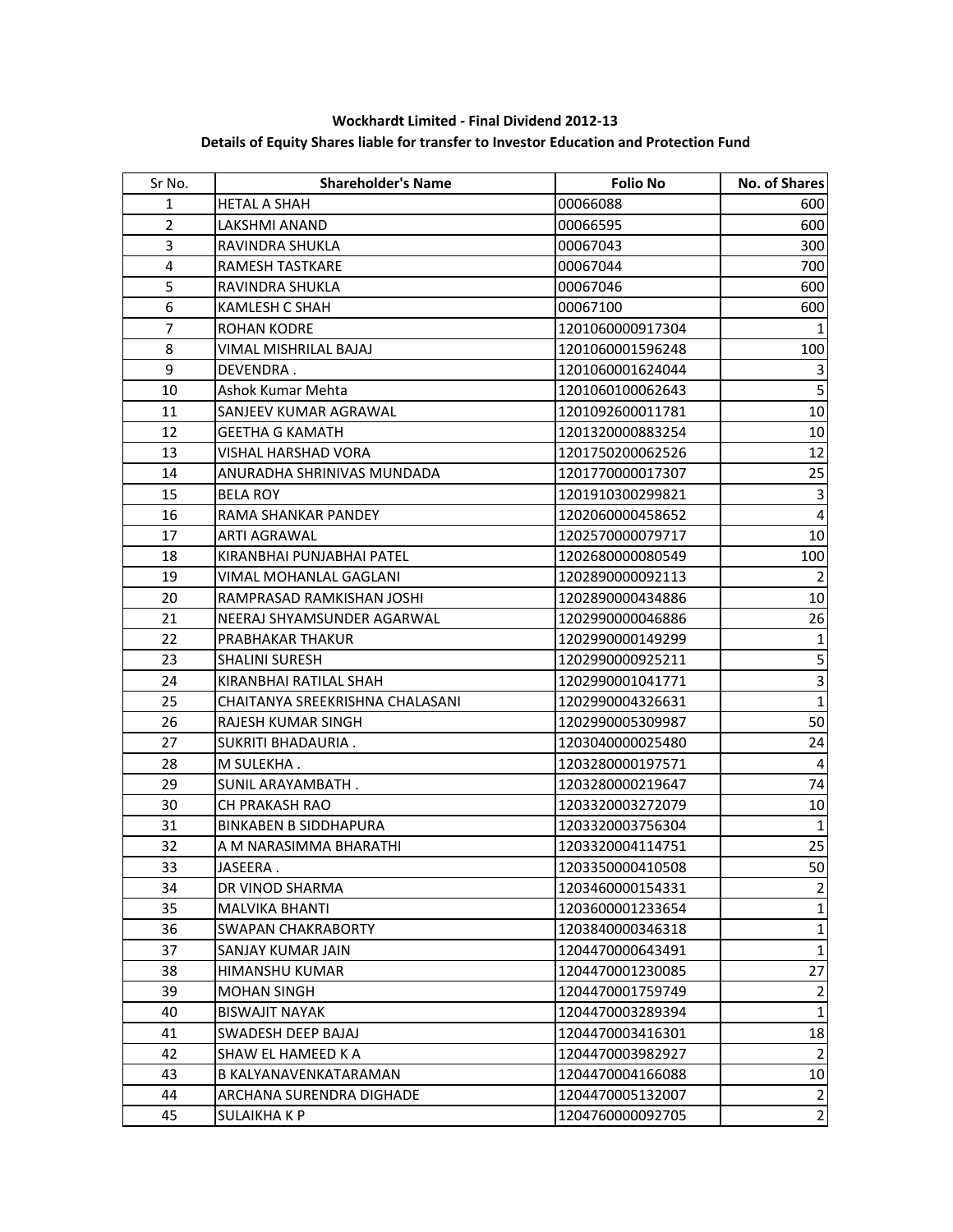| 46 | GOPALKRISHNA M BHAT              | 1205670000090923 | $\mathbf{1}$   |
|----|----------------------------------|------------------|----------------|
| 47 | <b>HARIKUMAR D M</b>             | 1205670000177814 | 2              |
| 48 | HANSRAJ AMIRCHAND ARORA          | 1301670000130041 | 200            |
| 49 | MAHESH KUMAR GURUBAXANI          | 1301760000569602 | 400            |
| 50 | MILIND ONKAR TELGOTE             | 1302310000082521 | 10             |
| 51 | DINESH NANJIBHAI BHANUSHALI      | 1302310000083962 | 25             |
| 52 | JAGADISH KUMAR NAIDUPEDDAPPA     | 1304140000053292 | 30             |
| 53 | CHANDRA SHEKHAR PALLERLA         | 1304140000422565 | $\mathbf{1}$   |
| 54 | SACHCHIDA KUMAR BHADANI          | 1304140001195669 | 39             |
| 55 | PRABODH KUMAR PANT               | 1304140004165923 | $\mathbf 1$    |
| 56 | VIJAYA BHARATHI CH               | 1304140004221124 | 20             |
| 57 | <b>GANGA SINGH</b>               | 1304140004270991 | 25             |
| 58 | NIKUNJKUMAR RAVISHANKAR DAVE     | 1304140005602026 | 5              |
| 59 | Atul Bhutani                     | IN30009510398117 | 9              |
| 60 | Ranjana Bhanu Mehta              | IN30009510446388 | 600            |
| 61 | <b>ESSIX BIOSCIENCES LIMITED</b> | IN30011810787077 | $\mathbf{3}$   |
| 62 | <b>HARNAM SINGH</b>              | IN30012610016068 | 80             |
| 63 | <b>D N NAGPAL</b>                | IN30018312825569 | 5              |
| 64 | <b>KAVITA DEWANI</b>             | IN30020610125626 | 25             |
| 65 | MALLIKARJUN ANUMALA              | IN30021410477611 | 30             |
| 66 | <b>SHRENIK P MEHTA</b>           | IN30021414295600 | $\overline{5}$ |
| 67 | SABITHA AZIZ                     | IN30023912786325 | 25             |
| 68 | <b>JAYAKUMAR V</b>               | IN30023913119332 | $\overline{2}$ |
| 69 | ABA KRISHNA CHAVAN               | IN30036010027592 | 300            |
| 70 | <b>SUMAN S KELUSKAR</b>          | IN30036020230588 | 900            |
| 71 | <b>VIKAS SHARMA</b>              | IN30036022296543 | 11             |
| 72 | RAJNI MAHESHWARI                 | IN30039412408450 | 25             |
| 73 | LAZZA MISHRA                     | IN30039414866645 | $\overline{2}$ |
| 74 | VEPAKOMMA NAGARAJU               | IN30044110729616 | 600            |
| 75 | MUFADDAL AZIZ FATEHI             | IN30047610367751 | 15             |
| 76 | <b>VIRAF RATAN KARANJIA</b>      | IN30047640030842 | 150            |
| 77 | RAVINDRA VASANTRAO PADALKAR      | IN30047642237825 | 50             |
| 78 | SHIRISH GOPALKRISHNA DAYAL       | IN30047642977917 | 4              |
| 79 | <b>HARSH SHALIN</b>              | IN30047643062388 | 20             |
| 80 | <b>KRISHNA MURTHY SURESH</b>     | IN30051310442380 | 5              |
| 81 | PHOOLCHANDJI BHAKKAD             | IN30051310548987 | 150            |
| 82 | PANKAJ RAMSURAJ MAURYA           | IN30051311322058 | 2              |
| 83 | <b>SAMEER RATNAPARKHI</b>        | IN30051312098445 | $\overline{3}$ |
| 84 | RAM KHIARAM LULLA                | IN30051312113258 | 100            |
| 85 | SANDEEP MESTRY                   | IN30051312202773 | $\mathsf 3$    |
| 86 | <b>FATIMA QAISER</b>             | IN30051314601618 | $\overline{2}$ |
| 87 | SHARAD NERALKAR                  | IN30051315475999 | 5              |
| 88 | SANJAY KUMAR GOENKA              | IN30051316827725 | 5              |
| 89 | SOMASUNDARAM A MR                | IN30059710002815 | 13             |
| 90 | YEOLEKAR SANJIV SHRINIVAS        | IN30082910471924 | 400            |
| 91 | SHANTI AGLORIA                   | IN30082910680340 | 15             |
| 92 | <b>RENU NANDWANI</b>             | IN30086110097248 | 20             |
| 93 | ANUPAMA MANN                     | IN30094010197293 | 30             |
| 94 | <b>BHAVESH KISHORBHAI PANDYA</b> | IN30097411473630 | $10\,$         |
| 95 | ALI MOHAMMAD                     | IN30100610099373 | $10\,$         |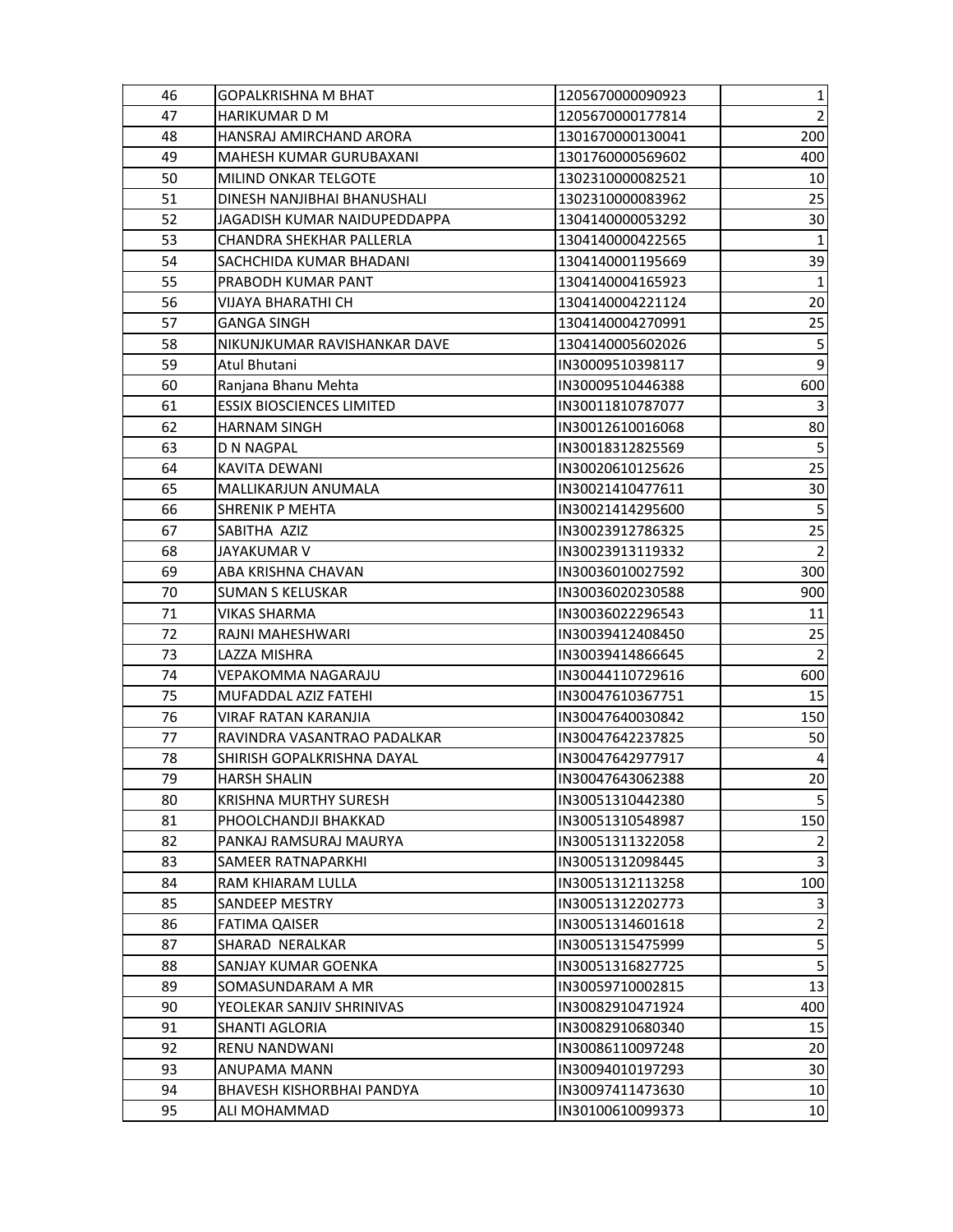| 96  | HARIKESH NALINKANT BHATT    | IN30103924159784 | 150         |
|-----|-----------------------------|------------------|-------------|
| 97  | DARSHAK H SHAH              | IN30103924530484 |             |
| 98  | <b>RAJESH KHATRI</b>        | IN30105510046235 | 200         |
| 99  | <b>VIJAY KUMAR SINGH</b>    | IN30105510334663 | 50          |
| 100 | <b>PUSHPLATA SINGH</b>      | IN30112715582640 | 150         |
| 101 | <b>AJAIB SINGH REKHI</b>    | IN30114310657176 |             |
| 102 | LALITA J BHATIA             | IN30115112499383 | 60          |
| 103 | <b>INAYAT MUSA PATEL</b>    | IN30115113130678 | 36          |
| 104 | <b>SUSAMA BARAL</b>         | IN30125028917347 | 200         |
| 105 | PUSHPABEN DALPATBHAI LATHIA | IN30127613958573 | 250         |
| 106 | <b>JYOSTANABEN PATEL</b>    | IN30133017075948 | 150         |
| 107 | <b>KAVITA JHA</b>           | IN30133017656948 | 50          |
| 108 | <b>RISHI GUPTA</b>          | IN30133018533301 | 10          |
| 109 | <b>SUDIP KUMAR</b>          | IN30133019809276 | 100         |
| 110 | <b>MOHAN NANDAN PRASAD</b>  | IN30133020298639 | 3           |
| 111 | <b>HOME TRADE LIMITED</b>   | IN30154915588885 | 300         |
| 112 | <b>VIKRAM CHOPRA</b>        | IN30154917975321 |             |
| 113 | SAMIR PUNAM SHAH            | IN30154918006483 | 1           |
| 114 | <b>ANIL KHANNA</b>          | IN30156510047950 | 25          |
| 115 | <b>ANKIT AGARWAL</b>        | IN30160411047122 | 12          |
| 116 | <b>MOHAN BABU.K</b>         | IN30169610289308 | 10          |
| 117 | RAJESH MADAN                | IN30169610399509 | 20          |
| 118 | SIVASAMY RAMESH             | IN30169611676037 | 10          |
| 119 | AJIT RAGHVENDRA TAMANE      | IN30177410397686 | 5           |
| 120 | <b>JISHITH R</b>            | IN30189510232269 | 10          |
| 121 | <b>SHAJI U</b>              | IN30189510671138 | 7           |
| 122 | RAJAN T                     | IN30189510864079 | 10          |
| 123 | ANIL MABULAL VEDMEHTA       | IN30198310453090 | 10          |
| 124 | <b>BABULAL JAIN</b>         | IN30198310789674 | 77          |
| 125 | ANNAPURNA RATNAM            | IN30214810095183 | 1           |
| 126 | DR SHANTA SHIVAPPA HOSAMANI | IN30214810222149 | 38          |
| 127 | MAHENDRA RAMNIKLAL SHAH     | IN30220110521350 | 25          |
| 128 | <b>BALVINDER MALIK</b>      | IN30223611546023 | $\mathbf 2$ |
| 129 | MEGHA SHARMA                | IN30226910758395 | 9           |
| 130 | MOHAMED HASSEN M COATWALA   | IN30226911036316 | 400         |
| 131 | SRIJESH AIYYAPPAN PILLAI    | IN30226911299713 | 10          |
| 132 | <b>VENKATACHALAMURTHY R</b> | IN30226911440711 | 4           |
| 133 | <b>HARMEET SINGH CHUGH</b>  | IN30231610028580 | 50          |
| 134 | A MALLIKARJUNA RAO          | IN30232410966260 | 50          |
| 135 | <b>CHARANJIV SINGH</b>      | IN30236510358935 | 55          |
| 136 | Ismail Babu Mulani          | IN30287120091424 | 1           |
| 137 | VINODABHAI S LATHIYA        | IN30305210355199 | 4           |
| 138 | GUPTA PRITI CHANDRAKANT     | IN30305210404692 | 10          |
| 139 | LAXMAN SINGH PUROHIT        | IN30307710235689 | 10          |
| 140 | MR SUNIL PAGARE             | W0000175         | 300         |
| 141 | MR ANUPAM K SRIVASTAVA      | W0000344         | 300         |
| 142 | MR M Y BAGADE               | W0000534         | 400         |
| 143 | MR NARAYAN BASU             | W0000673         | 300         |
| 144 | MS MONISHA JHIRAD           | W0000738         | 600         |
| 145 | R SESHADRI                  | W0000874         | 1800        |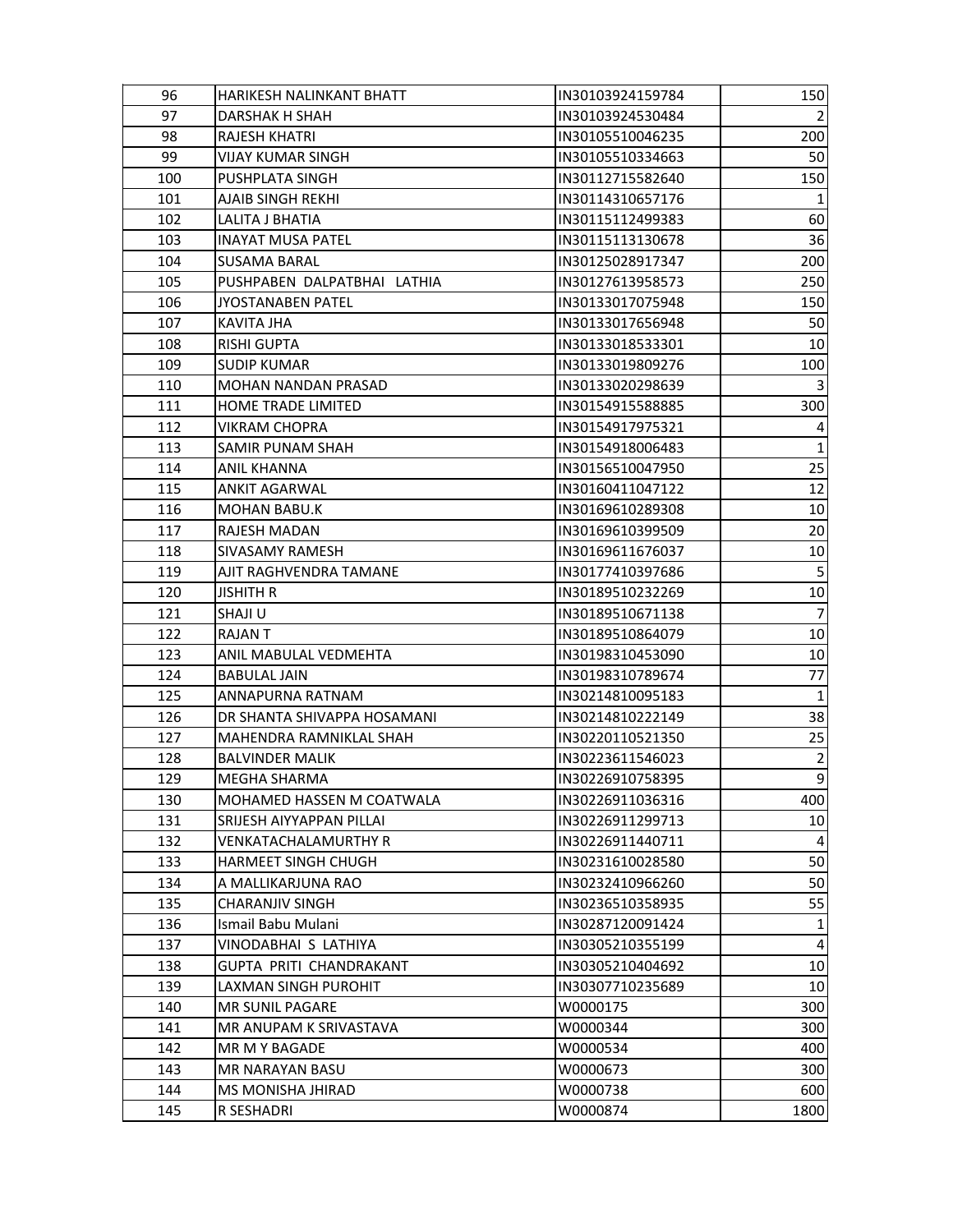| 146 | MIRZA BABAR ALI BAIG               | W0000904 | 600  |
|-----|------------------------------------|----------|------|
| 147 | ALLEN CARNEIRO                     | W0000942 | 300  |
| 148 | <b>S SWAMINATHAN</b>               | W0000959 | 200  |
| 149 | <b>MR MILIND HARDAS</b>            | W0001069 | 1500 |
| 150 | <b>DEEPAK BAGTA</b>                | W0005592 | 200  |
| 151 | ARVA ABBASI                        | W0005681 | 200  |
| 152 | VIMAL RATNAKAR MOHILE              | W0005836 | 400  |
| 153 | SANJAY BHAURAO KHADTALE            | W0006086 | 600  |
| 154 | SANWAL SINGH CHOWDRY               | W0006694 | 600  |
| 155 | KAVITA MAHESHWARI                  | W0006698 | 600  |
| 156 | PREETI RANJAN                      | W0007312 | 600  |
| 157 | <b>SHYAMSUNDAR</b>                 | W0007709 | 200  |
| 158 | <b>HARISH ANAND</b>                | W0008315 | 600  |
| 159 | JAGMOHAN SHARMA                    | W0008324 | 600  |
| 160 | <b>KAMAL THAKOR</b>                | W0008348 | 400  |
| 161 | M SATHYANARAYAN                    | W0008381 | 600  |
| 162 | PUSHPAMALA S DIGHE                 | W0008467 | 600  |
| 163 | <b>SANTOSH HARALALKA</b>           | W0008508 | 300  |
| 164 | TAPAS KUMAR BANERJEE               | W0008566 | 600  |
| 165 | VIDYADHAR GANESH KATRE             | W0008590 | 300  |
| 166 | ANJALI DUGGAL                      | W0008609 | 300  |
| 167 | <b>PARMINDER KAUR</b>              | W0008675 | 600  |
| 168 | ARWABAI RAMPURAWALA                | W0008935 | 400  |
| 169 | <b>NIRAL SHAH</b>                  | W0008988 | 600  |
| 170 | SHANKAR GOPALAKRISHNAN NAIR        | W0010358 | 600  |
| 171 | <b>SHARDA SHARMA</b>               | W0011074 | 400  |
| 172 | <b>MANISHA CHAUDHRY</b>            | W0011126 | 400  |
| 173 | <b>SANG RAM DWIVEDI</b>            | W0011170 | 600  |
| 174 | <b>SUDHA VIRMANI</b>               | W0011507 | 300  |
| 175 | <b>SANJAY KUMAR</b>                | W0011529 | 600  |
| 176 | <b>SANJAY KUMAR</b>                | W0011529 | 600  |
| 177 | <b>SUSHAM LATA</b>                 | W0011617 | 300  |
| 178 | VISHWA BANDHU BHASIN               | W0011722 | 600  |
| 179 | <b>MADHU SHASTRI</b>               | W0012046 | 300  |
| 180 | <b>VIJAY BHATT</b>                 | W0012431 | 600  |
| 181 | DAHYABHAI U THAKORE                | W0013033 | 300  |
| 182 | SANGEETA SRIVASTAVA                | W0013117 | 600  |
| 183 | GHANSHYAM PATEL                    | W0013529 | 600  |
| 184 | <b>BHARGAV HARSHADBHAI CHOKSHI</b> | W0019448 | 300  |
| 185 | HARSHAD NATVERBHAI CHOKSHI         | W0019449 | 300  |
| 186 | <b>JAGDISH P PATEL</b>             | W0019855 | 400  |
| 187 | <b>SUSELA BEN C</b>                | W0020195 | 600  |
| 188 | DINESH T                           | W0020277 | 300  |
| 189 | TRIBHOWANDAS TAPODHAN              | W0020998 | 600  |
| 190 | <b>BRINDA JITENDRA SHAH</b>        | W0021047 | 300  |
| 191 | HETAL NIRANJAN SHAH                | W0021063 | 600  |
| 192 | AMRITA CLARENCE ATHAIDE            | W0021506 | 600  |
| 193 | HANSRAJ AMIRCHAND ARORA            | W0022164 | 400  |
| 194 | <b>MAHENDRA KAPADIA</b>            | W0022299 | 600  |
| 195 | UNNATIBEN KIRANBHAI PATEL          | W0023593 | 200  |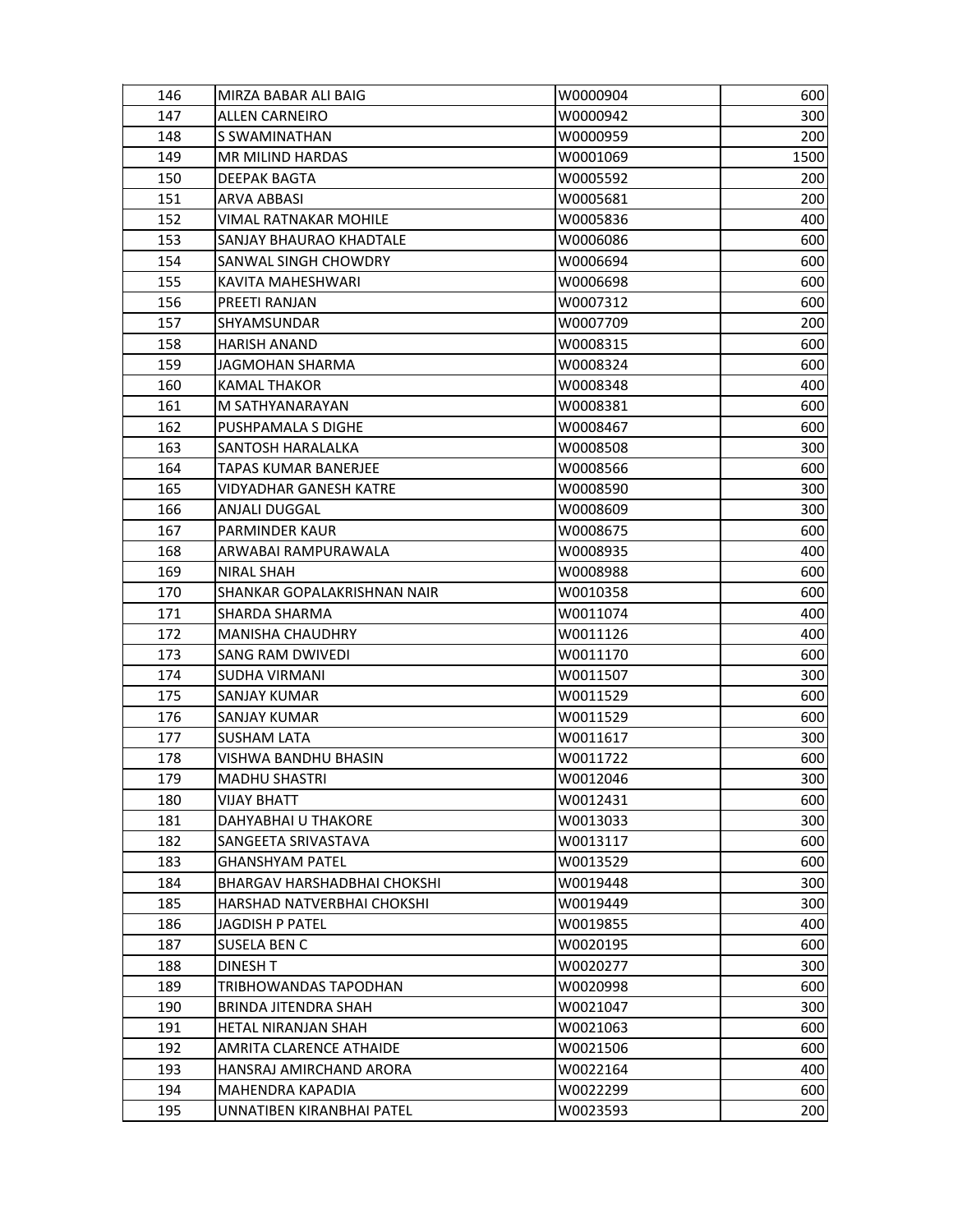| 196 | K V NAGARAJU                 | W0023788 | 300 |
|-----|------------------------------|----------|-----|
| 197 | K V NAGARAJU                 | W0023788 | 300 |
| 198 | <b>D S PRAMEELA</b>          | W0023939 | 600 |
| 199 | R R LAKSHMI                  | W0024001 | 600 |
| 200 | SREELAKSHMI S                | W0024010 | 200 |
| 201 | DILBAG SINGH CHAWLA          | W0024228 | 600 |
| 202 | RAMCHANDRA SIRPOTDAR         | W0024520 | 200 |
| 203 | <b>JAYESH NAVNITLAL</b>      | W0024521 | 600 |
| 204 | CHALUPARAMPIL KURIEN ABRAHAM | W0024622 | 600 |
| 205 | DINYAR JAMSHEDJI MOBEDJINA   | W0024681 | 600 |
| 206 | JER UDWADIA                  | W0024885 | 600 |
| 207 | <b>JITENDRA J BADIANI</b>    | W0024992 | 600 |
| 208 | APPAJI SOMANING PATIL        | W0025228 | 600 |
| 209 | <b>SHASHI GUPTA</b>          | W0026399 | 600 |
| 210 | LATA MAHESHWARI              | W0027002 | 600 |
| 211 | RAVINDRANATHAN               | W0027060 | 600 |
| 212 | <b>TIMIR KR SEN</b>          | W0027197 | 300 |
| 213 | <b>TIMIR KR SEN</b>          | W0027197 | 300 |
| 214 | <b>VINOD KUMAR GUPTA</b>     | W0027397 | 400 |
| 215 | <b>ANITA MITTAL</b>          | W0027415 | 200 |
| 216 | PREETI AGGARWAL              | W0027416 | 200 |
| 217 | ROHIT AGGARWAL               | W0027417 | 300 |
| 218 | DHIRAJ A SHAH                | W0027695 | 600 |
| 219 | NEETA NAND SHARMA            | W0027801 | 400 |
| 220 | PIYUSH MODANI                | W0027933 | 600 |
| 221 | PIYUSH MODANI                | W0027933 | 600 |
| 222 | MADHU JAIN                   | W0029080 | 200 |
| 223 | <b>MADAN JAIN</b>            | W0029081 | 200 |
| 224 | <b>NALINI RATHANLAL</b>      | W0029189 | 600 |
| 225 | N RAMASWAMY                  | W0029203 | 600 |
| 226 | DAYA KRISHAN RAZDAN          | W0029321 | 600 |
| 227 | DAYA KRISHAN RAZDAN          | W0029321 | 600 |
| 228 | <b>KAMINI SINGH</b>          | W0029616 | 200 |
| 229 | <b>RAM PRAVESH PRASAD</b>    | W0029659 | 600 |
| 230 | RAM PRAKASH SINGH            | W0029661 | 300 |
| 231 | ABHA YADAV                   | W0029697 | 600 |
| 232 | RADHA KANT KUMAR             | W0029720 | 400 |
| 233 | <b>RATILAL G PATEL</b>       | W0030192 | 200 |
| 234 | <b>RENUKA P THACKER</b>      | W0030331 | 300 |
| 235 | CHANDRAKANT R PATEL          | W0031149 | 200 |
| 236 | KANUBHAI PUNJABHAI PATEL     | W0031213 | 400 |
| 237 | SAMTABEN K SHAH              | W0031234 | 600 |
| 238 | <b>GEETABEN SHAH</b>         | W0031560 | 300 |
| 239 | SAVITA KUMARI                | W0031852 | 200 |
| 240 | LIMBAGIRI MYAKA              | W0031915 | 300 |
| 241 | KANTILAL P ZAVERI            | W0032795 | 600 |
| 242 | NEERAJ PRABHUDAS GANDHI      | W0032798 | 600 |
| 243 | <b>SUMA CHACKO</b>           | W0033312 | 200 |
| 244 | S SUBBULAKSHMI               | W0033668 | 600 |
| 245 | SAROJ DUGAR                  | W0034095 | 600 |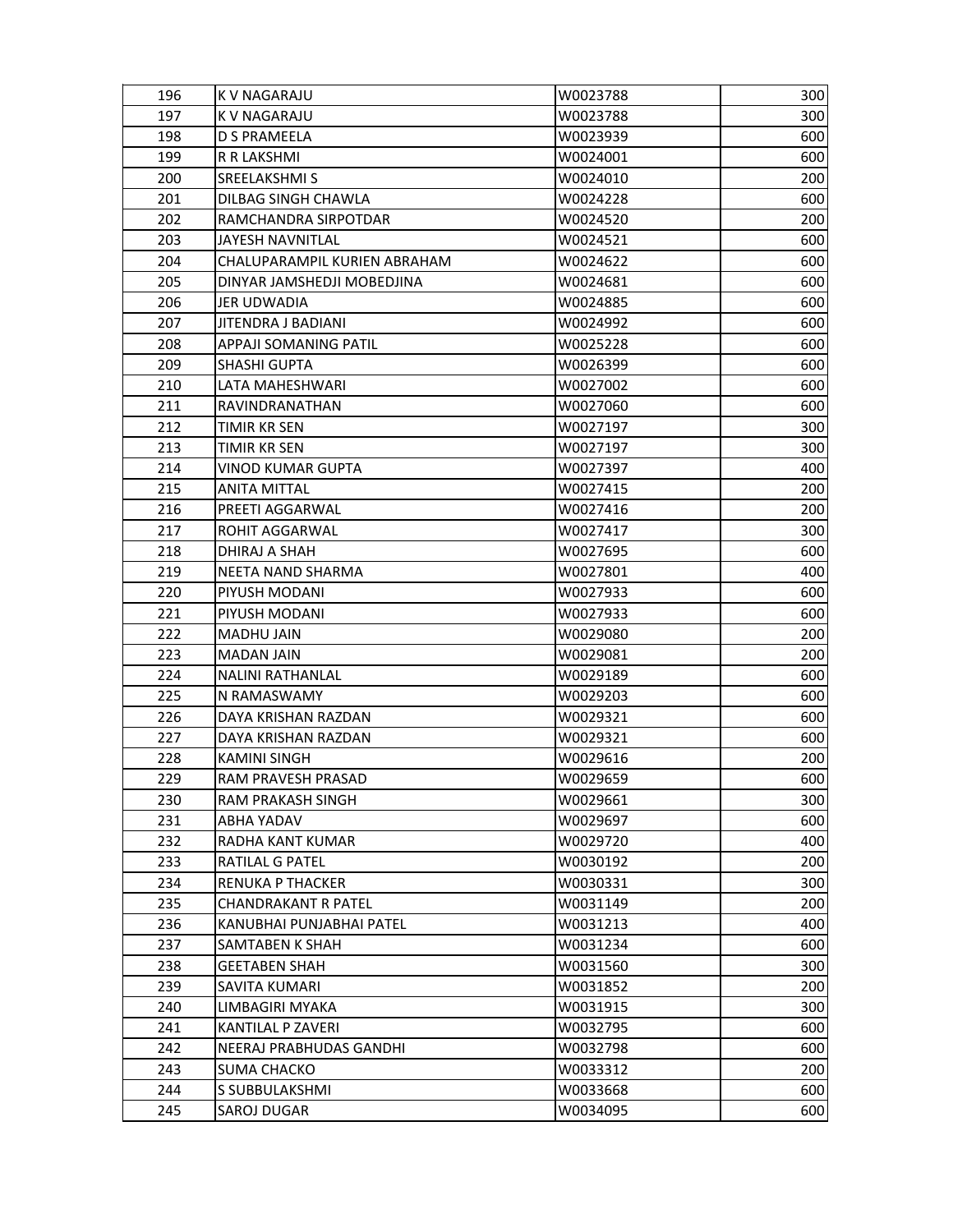| 246 | <b>REEMA SHARMA</b>                      | W0034314 | 600   |
|-----|------------------------------------------|----------|-------|
| 247 | <b>PRANESH RANJAN SHUKLA</b>             | W0034396 | 300   |
| 248 | <b>CHARU VOHRA</b>                       | W0034467 | 600   |
| 249 | <b>SANJEEV MALHOTRA</b>                  | W0034790 | 400   |
| 250 | ABDULHUSEN AKBERBHAI SAHEB VAJIHUDDIN    | W0035225 | 600   |
| 251 | ALOK RAJVANSHI DR                        | W0035300 | 600   |
| 252 | REHMAN NAGAURI A                         | W0035538 | 600   |
| 253 | <b>SANGEETA P SUKTHANKAR</b>             | W0035569 | 300   |
| 254 | CHUDASAMA V J                            | W0035662 | 600   |
| 255 | <b>SURESH C ANAND</b>                    | W0035804 | 600   |
| 256 | <b>QIPTIYYA CHINWALA</b>                 | W0035925 | 2400  |
| 257 | DINESH M MEHTA                           | W0035938 | 300   |
| 258 | <b>SATISH MOLASHI</b>                    | W0036005 | 600   |
| 259 | AMMAR SHABBIR CHOONIA                    | W0036155 | 600   |
| 260 | DR S K DUBEY                             | W0036173 | 600   |
| 261 | THAKUR A K                               | W0036174 | 600   |
| 262 | <b>RAKA JAIN</b>                         | W0036200 | 600   |
| 263 | <b>SHRIKANT D PATIL</b>                  | W0036307 | 600   |
| 264 | SHIVASUBRAMANIAN                         | W0036447 | 600   |
| 265 | SHIVASUBRAMANIAN                         | W0036447 | 600   |
| 266 | RAJKUMARI TIWARI                         | W0036455 | 600   |
| 267 | RUCHIRA NARAYANAN                        | W0036651 | 600   |
| 268 | WAMAN RAMCHANDRA                         | W0036676 | 600   |
| 269 | SALEH BHOYSAHEB                          | W0036686 | 600   |
| 270 | SATYA NARAYANA Y                         | W0036749 | 200   |
| 271 | <b>BRAHMAIAH CHARY M S</b>               | W0036854 | 600   |
| 272 | <b>SANDEEP SACHDEVA</b>                  | W0036904 | 600   |
| 273 | PUSHPA SACHDEVA                          | W0036906 | 600   |
| 274 | VINOD GUPTA                              | W0037005 | 600   |
| 275 | AMINABAI AHMEDALI LOKHANDWALA            | W0037138 | 400   |
| 276 | <b>JAYANT VITHALDAS</b>                  | W0037192 | 600   |
| 277 | ALOK C CHURIWALA                         | W0037958 | 900   |
| 278 | FLEDGELING NOMINEES INTL.LTD             | W0038525 | 1200  |
| 279 | <b>BATRAYP</b>                           | W0038789 | 300   |
| 280 | <b>SUNITA GANGWAL</b>                    | W0039161 | 300   |
| 281 | JOHN GOVETT & CO LIMITED                 | W0039727 | 600   |
| 282 | DEUTSCHE BANK TRUST COMPANY AMERICAS     | W0040229 | 15600 |
| 283 | PINKI TOSHNIWAL                          | W0040526 | 600   |
| 284 | <b>SHREE KRISHANA KEDIA</b>              | W0040592 | 600   |
| 285 | <b>NOOR ESAHER</b>                       | W0040655 | 1200  |
| 286 | <b>ASHVIN V PATEL</b>                    | W0041739 | 600   |
| 287 | <b>AMRITLAL KOTAK</b>                    | W0042519 | 600   |
| 288 | <b>AMRUT R PATEL</b>                     | W0043741 | 600   |
| 289 | TEMPLETON MUTUAL FUND A/C FRANKLIN INDIA | W0043811 | 300   |
| 290 | DIVYA JASANI                             | W0044580 | 300   |
| 291 | ANITA DNYANESHWAR KAPRATWAR              | W0045587 | 300   |
| 292 | DEEPAK MOTILAL SAWLA                     | W0046659 | 600   |
| 293 | DATTATRAY GOVIND DIVEKAR                 | W0047464 | 400   |
| 294 | KUNDANBEN MUKESHBHAI PATEL               | W0047667 | 400   |
| 295 | <b>SREENATH S</b>                        | W0047774 | 300   |